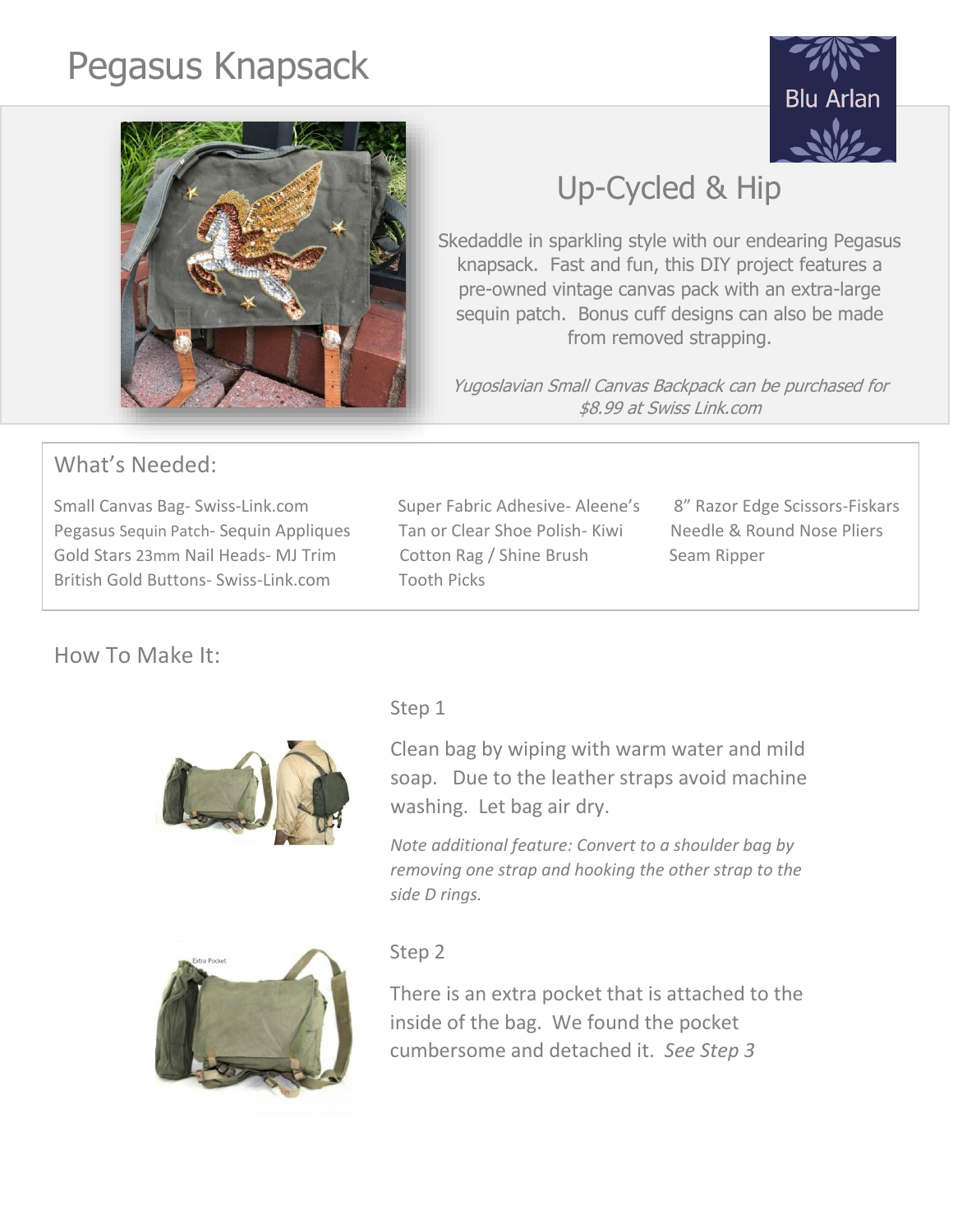

#### Step 3

To remove the extra pocket, use the seam ripper to split the attaching threads. Pocket can remain inside the bag if desired.



#### Step 4

Rejuvenate leather with a clear or tan wax shoe polish.

*Note: Our bag had the initials NM written in ink on several areas of the bag. We believe these were written by the previous owner. Finding the initials very endearing, we did not want to remove them.*



#### Step 5

Place a bit of polish on a soft cotton cloth. Rub over leather straps. Let dry. Buff with a soft cloth to shine. Do not put polish on the canvas.



#### Step 6

Attach decorative military buttons to the top hole of each leather strap. Begin by poking each hole with a pair of round nose pliers to enlarge.



#### Step 7

Insert button into the hole to ensure fit. Remove button. Place a few drops of Super Fabric Adhesive in and around the hole. Place button back in the hole. Press leather against button to create the bond. Let dry.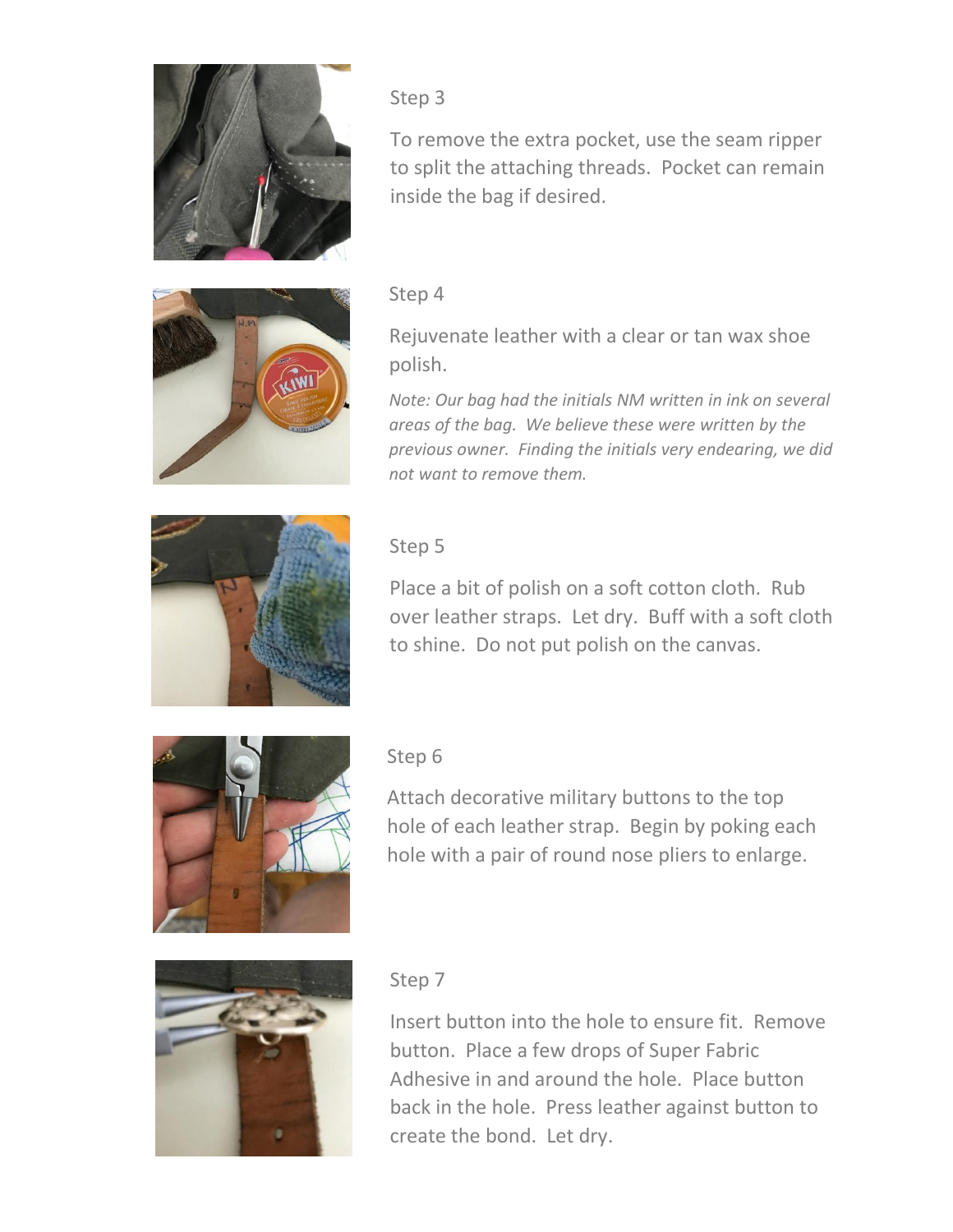

#### Step 8

Place the Pegasus patch on the bag's front flap. Move the patch around to find desired placement. We centered ours. Turn the patch over and cover the back with Aleene's Super Fabric Adhesive. Use a tooth pick to spread the glue to the patch edge.



#### Step 9

Flip patch over and place on preferred area. Press down lightly with your hand to ensure a good bond. Let glue set.

Attach the metal stars around the Pegasus. Poke each star through the canvas.



#### Step 10

With needle nose pliers bend each prong over to lock stars in place. Add additional stars on the inner pockets and canvas straps if desired.



#### Step 11

Locate the set of straps under the bag. We removed this set of straps to give a clean line to our bag. If you prefer the straps your bag is finished. Happy travels!

If not, we will be cutting off these straps and upcycling them into two unique cuffs.



#### Step 12

Using a pair of scissors make two cuts to remove straps. Each cut will be made at the end of the X stitched area. One above the X and one below. There will be a second buckle remaining.